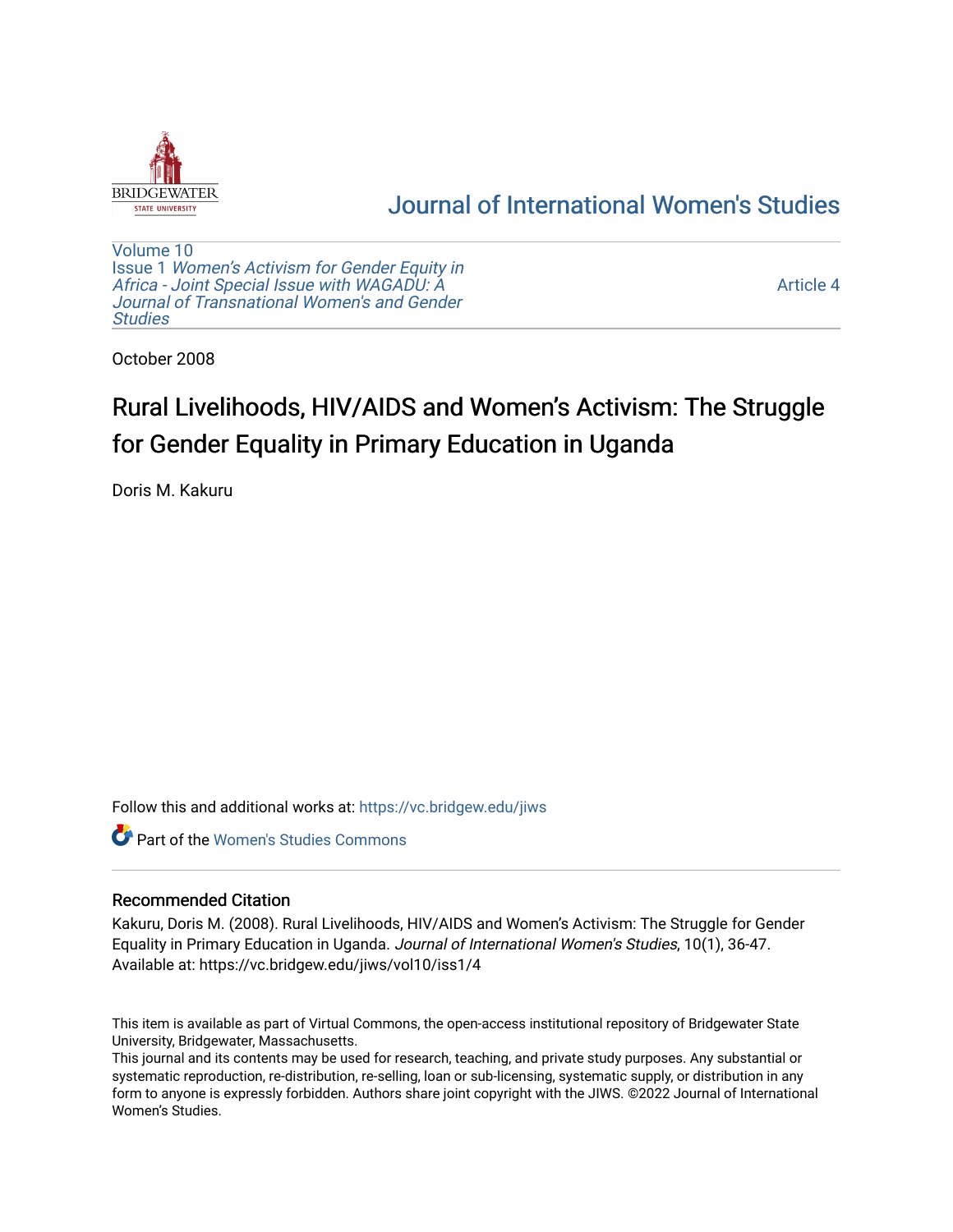## **Rural Livelihoods, HIV/AIDS and Women's Activism: The Struggle for Gender Equality in Primary Education in Uganda**

By Doris M. Kakuru<sup>1</sup>

#### **Abstract**

In Uganda, various stake holders including the government, NGOs, and women activists have undeniably played important roles in the combat for gender equality in primary education. However, there is evidence that success has not yet been realized. This article is based on research conducted to discover why gender inequalities in Uganda"s Universal Primary Education persist despite deliberate measures to eradicate them. Two questions are addressed, namely: does HIV/AIDS contribute to the persistence of gender inequality in rural areas? What is the importance of linking theory and practice in women"s activism in such a context? The findings reveal that HIV/AIDS affects household access to essential livelihood assets prompting responses and pathways incompatible with girls' schooling. These included girls' involvement in sex for economic gains, which obviously exposed them to the risk of contracting HIV. A vicious cycle of HIV/AIDS and gender inequality therefore exists despite women"s protracted engagement in activism even in the era of HIV/AIDS. I argue that there is a need to refocus women's activism towards more practical rather than theoretical engagement. Apparently, there has been too much theorizing about the need to perceive the achievement of gender equality as a social justice issue. Such a perception must be accompanied by corresponding practice rather than just rhetoric. For example, the vicious cycle of HIV/AIDS and inequality could possibly be broken by a radical feminist movement capable of, not only advocating for, but also instituting practical measures to eradicate gendered discrimination at the household level to begin with. In addition, there is a need for the provision of better HIV/AIDS medical care and children"s school requirements particularly in rural areas. There after, we shall comfortably count the achievements of women activism for educational gender equity in Uganda and Africa at large.

*Keywords***:** AIDS orphanhood; AIDS-induced Poverty; Educational Gender equality; Rural Livelihoods; Vulnerability, ethnography.

### **Introduction**

 $\overline{a}$ 

Uganda is one of the countries that have made deliberate efforts to achieve gender equality in all aspects of life. These efforts are manifested in the guarantee of equality in the Constitution of the Republic of Uganda (Government of Uganda 1995), the establishment of the Ministry in charge of women and gender affairs in 1986, the National Gender policy (1997), the National Action Plan of women (1999) among others. Within the education sector, various measures have also been put in place to facilitate the

<sup>&</sup>lt;sup>1</sup> Dr. Doris M. Kakuru is a Lecturer and Researcher at Makerere university, Uganda. Her research and publications over the years have focused on various issues concerning people affected by HIV/AIDS in Africa. Her current areas of research interest include gender and education, family and childhood studies, social justice, livelihood studies, and competence studies. E:mail: dkakuru@ss.mak.ac.ug.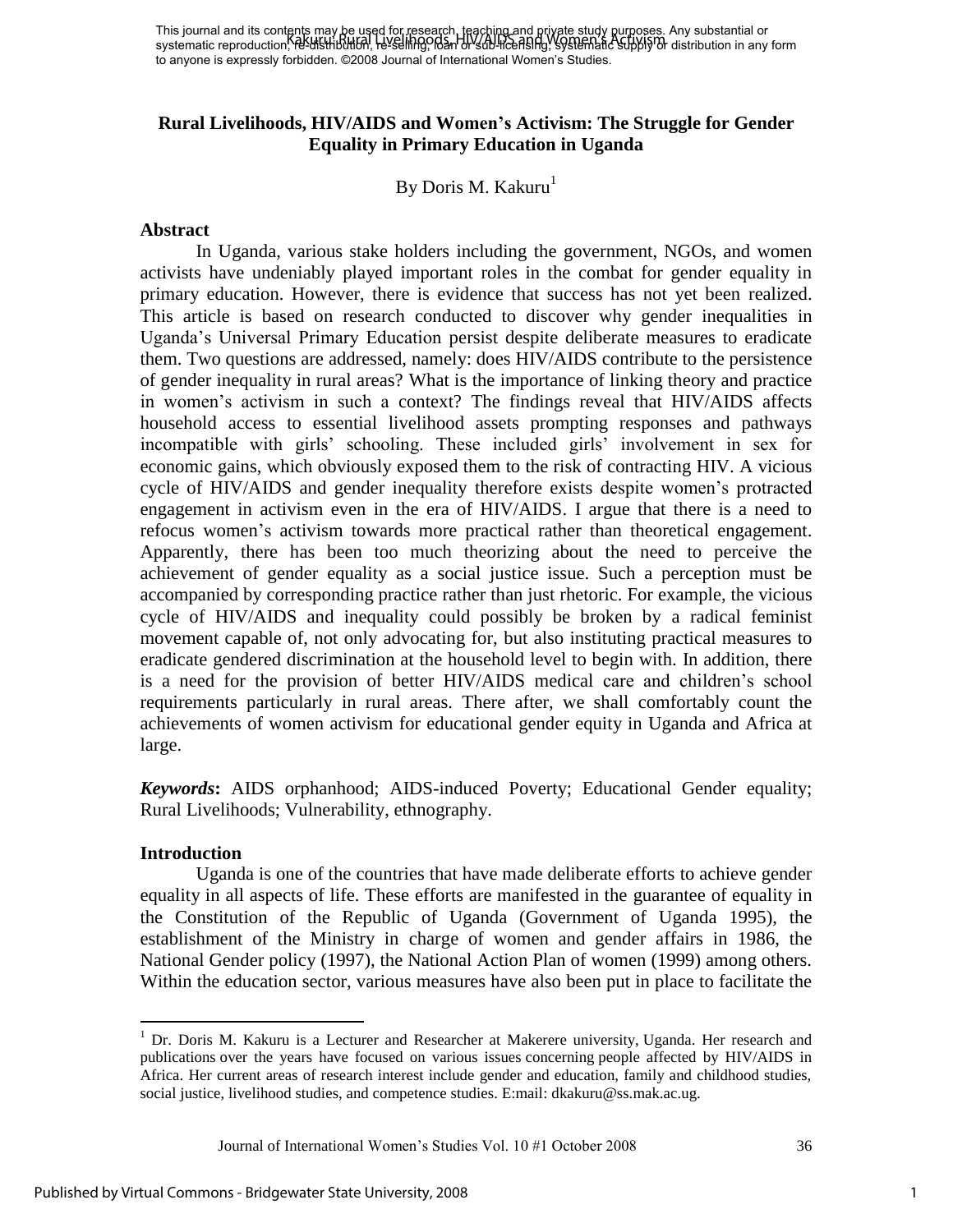achievement of gender equality. These include the implementation of Universal Primary Education (UPE) in 1997.

Nevertheless, there is evidence that the problem of educational gender inequalities remains unabated (see Kakuru, 2003; Kasente, 2003; Okuni, 2003; Kakuru, 2006). Several factors have been considered responsible for the persistence of educational inequalities including the work of patriarchal beliefs, practices and values (Kwesiga, 2003, Kakuru, 2006). HIV and AIDS have also featured among the factors reinforcing the existing forms of social inequalities including gender (Ellis, 2000; Barnett, 2004; Muller, 2004; Mohlahlane, 2006; Kakuru, 2007). Given that various initiatives have been put in place to facilitate the achievement of gender equality in education without much success, it is important to advocate for the need to refocus women's activism towards more practical rather than theoretical engagement.

This paper reports on research which identifies the various ways in which household processes influence schooling in the face of HIV/AIDS and how the role of women's activism can be useful in changing the status quo. It begins with a brief explanation of the HIV/AIDS situation in Uganda and the nature of Ugandan feminism. I then provide a brief background on the rural livelihood context and methods used in the study. In presenting the findings, I discuss the contribution of rural household livelihood situation on the persistence of gender inequality. I also identify the potential of women's activism to remedy the situation.

#### **Situation of HIV/AIDS in Uganda**

The first Ugandan cases of HIV/AIDS occurred in Rakai district in 1982. By then, the spread of HIV infection was attributed to interactions between illegal traders on the shores of Lake Victoria and the then National Resistance Movement (NRM) guerrilla war (Aspaas, 1999). The situation was not helped by the legacy of Uganda"s political and economic breakdown of the 1970s and early 1980s which had heightened the poverty levels (Barnett& Whiteside, 2002). It is not surprising that Uganda is one of the countries that have had high HIV prevalence rates in the world since there seems to be an implicit relationship between HIV/AIDS and poverty (UNDP, 2002).

Like in other developing countries, HIV/AIDS in Uganda has affected the most productive people aged 15-49 years (UAC, 2006). Among this age-group, the prevalence varies between males (5.0%) and females (7.5%), and it is the leading cause of death (MOH and ORC Macro, 2006). The current HIV prevalence rates indicate regional variations as well as variations between urban and rural residents. The most tragic mode of transmission so far has been heterosexual activity, which accounts for about 84 % of the cases (UAC, 2003). Others include mother to child (vertical) transmission, sharing of un-sterilized piercing instruments and traditional cultural practices like circumcision, widow cleansing and widow inheritance. Despite the pandemic nature of AIDS, Uganda has made great progress in reducing the national adult HIV prevalence rate from a high 29% in the 1990s to a current 6.4% (UAC, 2006). Unfortunately, a concern has been expressed over the possibility of rising HIV infection rates possibly due to complacency as well as a decreased intensity of prevention programs, funding and political commitment (MoH, & ORC Marco, 2006).

The impact of HIV/AIDS on the education sector is well-documented (see Kelly, 2000; Bennell et al., 2002; Evans, 2002; World Bank, 2002; Boler, 2003; Amone &

Journal of International Women"s Studies Vol. 10 #1 October 2008 37

2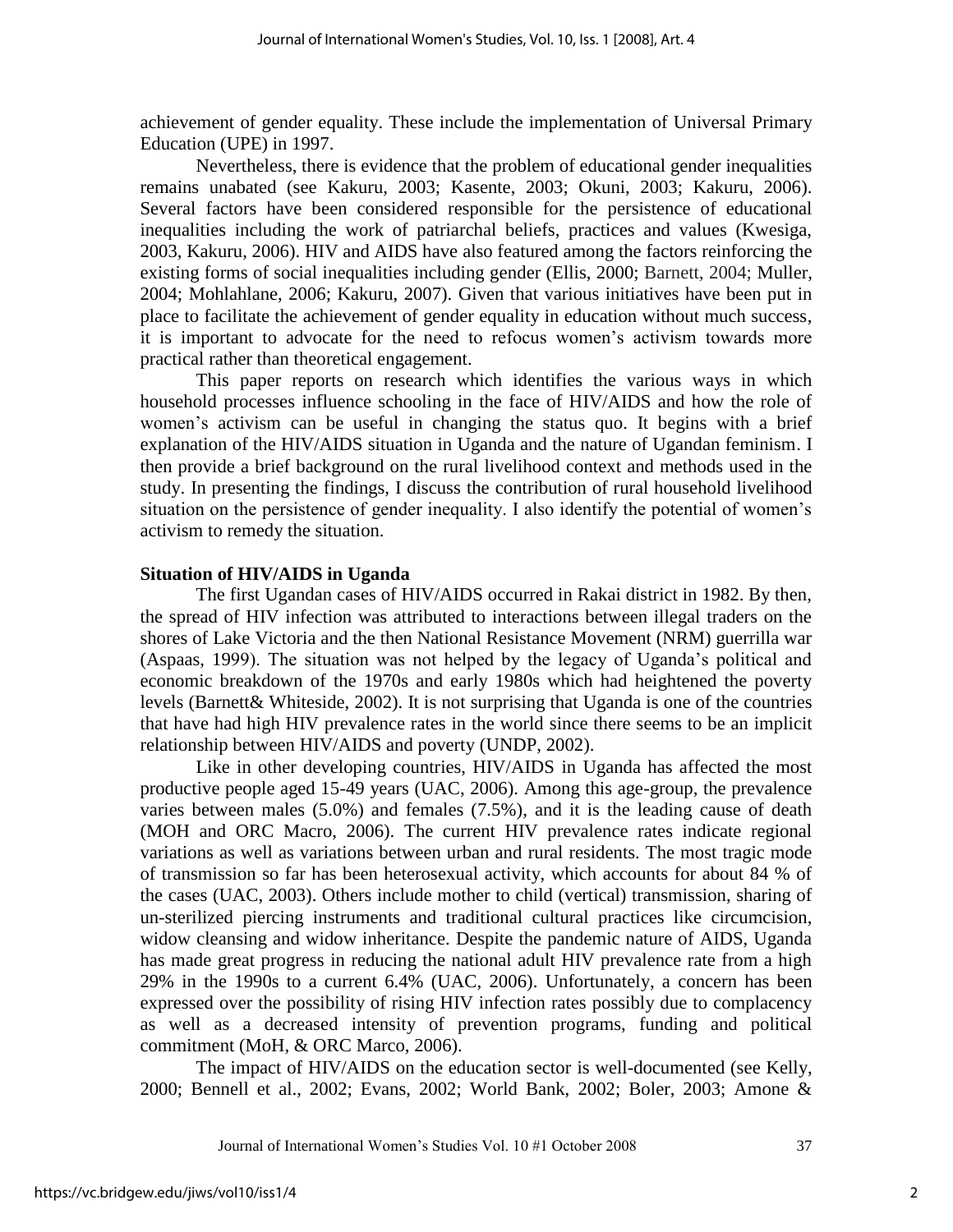Bukuluki, 2004a; 2004b; Cohen, 2004; Delamonica et al., 2004; Kelly, 2004; Rugalema & Khanye, 2004; Bennell, 2005; Kakuru, 2006). A number of civil society organizations (including women"s organizations) have also been instrumental in supporting the education of children affected and made vulnerable by HIV/AIDS. Most of the provided support is in terms of tuition fees, school materials such as furniture, books, pens and very little psychosocial support. Such support and facilitation does not guarantee the achievement of gender equality and it is no wonder that children"s educational outcomes– particularly girls- remain unsatisfactory (see Kakuru, 2006). This paper highlights the need for women activism to work on ways of averting the effects of household processes on girls" education in the face of HIV/AIDS. The following section presents the nature and role of existing women"s activism in Uganda"s education.

#### **Women's Activism in Uganda**

In the past, the feminist movement in Uganda faced a lot of challenges and political suppression. For example, in 1978, after establishing the National Council of Women (NCW), President Iddi Amin banned all other women"s organizations and their activities. (Tripp, 2000). In 1985, the then government under UPC (Uganda People"s Congress) also attempted to control the delegation to the UN conference in Nairobi. However, the 1985 women's conference later became a turning point in Uganda's women's activism because the challenges were an impetus for a more independent women"s movement.

Women"s activism in Uganda begun to flourish in the mid-1980"s when the National Resistance Movement's (NRM) increased women's involvement in leadership through the implementation of affirmative action in political decision-making (Tripp, 2002). The NRM government established the then Ministry of Women in Development (currently Ministry of Gender Labor and Social Development) in 1986. The NRM government also facilitated promulgation of the 1995 Constitution of the Republic of Uganda where the guarantee of equality for all became enshrined. In 1997, the National Gender policy was established as part of Government policy of mainstreaming gender concerns in the national development process. The policy outlines strategies to achieve these objectives and the institutional framework, including roles and responsibilities of the line ministries, NGOs and the private sector. The National Action Plan for Women was later established in 1999. It outlines the strategic actions Uganda has to implement to concretize the 1995 Beijing platform of Action.

The growth of Uganda's women's movement was also linked to the then donor emphasis on non-governmental organizations' activities which further increased education and leadership opportunities for women. Women"s activism organizations have indeed placed the education of girls and women high on their priority lists. Organizations such as ACFORDE (Action for Development) since the 1980"s undertook activities to further stimulate interest in education for example through community mobilization (Kikampikaho & Kwesiga, 2002). Other associations such as FIDA (Federation of Uganda Women Lawyers), ACTIONAID Uganda, UCRNN (Uganda Child Rights NGO Network), FAWE (U) – Forum for African Women Educationalists, Uganda chapter and others have also engaged in advocacy and provision of services like bursaries and educational support to poor girls, improving sanitation in some schools, community mobilization and sensitization.

3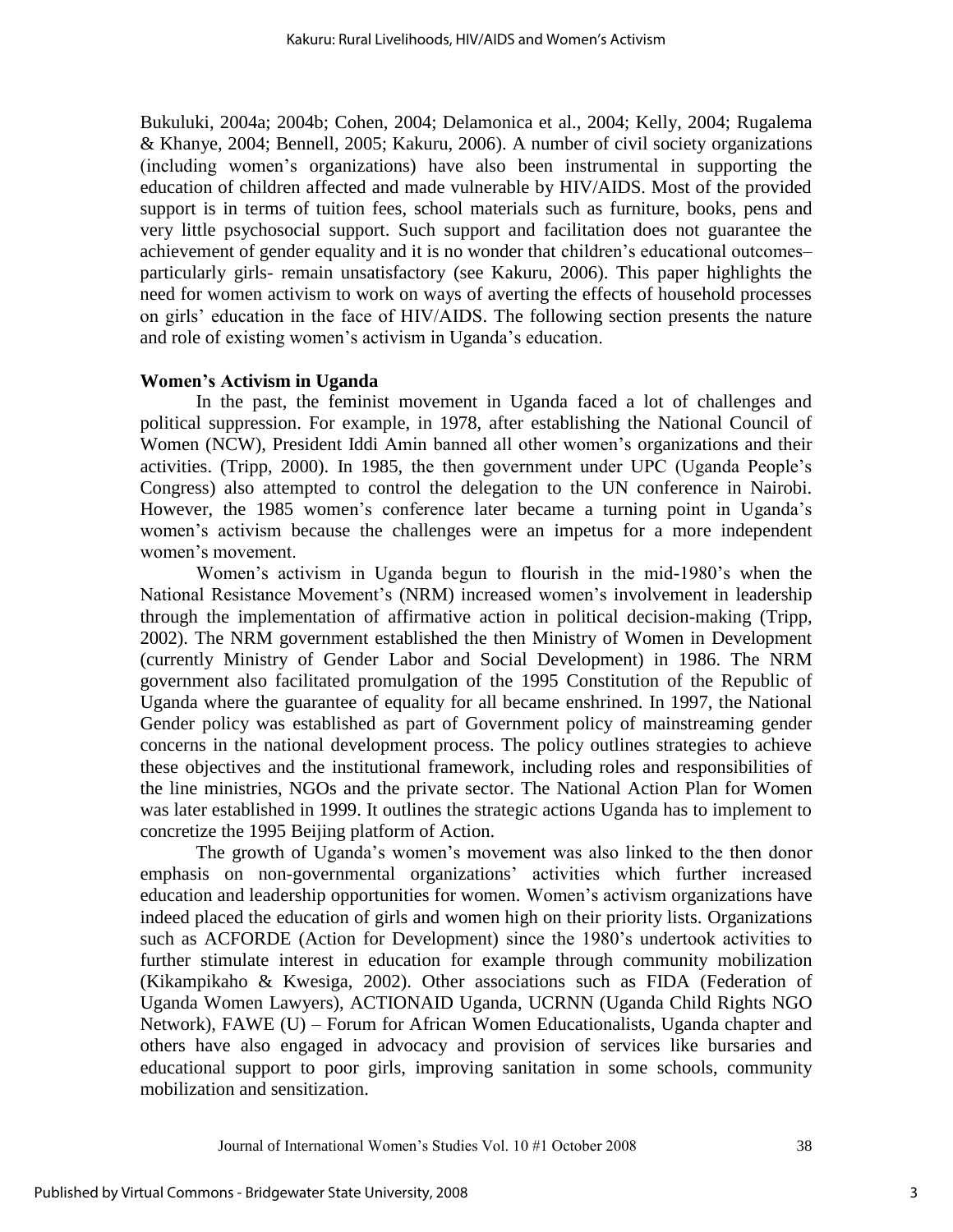However, the challenge of persistent educational inequalities continues to blur the gains from the women"s movement. For example, facilitating the enrolment of girls in school is an achievement but the challenge of how to keep those girls enrolled in school remains. Research has shown that most obstacles to girls' education are rooted within the household processes and practices. Uganda"s women"s activism has not yet achieved success in advocating for the institution of measures to counteract the negative impact of household processes and practices on girls schooling. This paper sounds a wake-up call for all those involved in women activism to seriously consider this as a matter of urgency.

#### **Research context**

The research was carried out in Luwero district in central rural Uganda between 2004 and 2005. People in the study area are subsistence farmers who grow crops and raise a few animals for food but sometimes have a little surplus for sale. Households which participated in the study had had an experience with HIV and AIDS by losing a person, having an infected person, hosting a child or children affected and made vulnerable by HIV/AIDS or at least supporting or neighboring an AIDS-afflicted household. At the household level, 36 AIDS-afflicted households were initially selected to participate in the research. From the original 36 households, eight were later purposively selected for in-depth study through observation of their scheduled and unscheduled activities. Pupils (8 boys and 8 girls) from the eight households were also observed at the school level.

The initial plan was to sample 18 female-headed households among the planned 36. However, as it turned out, most of the households that had been affected by HIV/AIDS were female-headed. Only eight out of the 36 were male-headed and these were actually grand-parent headed households. The explanation for this was that men who had lost wives due to AIDS were normally quick to re-marry. Thereafter, they were unwilling to have discussions about the subject and for that reason, they could not be involved in the study. This made it impossible to sample by household headship.

Although focusing on AIDS affected households might appear to be stigmatizing for them, this was not an issue at all. At the beginning of the study, I asked some filter questions to know if the household was affected by HIV/AIDS and whether or not they were willing to participate in the study. Of the households which were recommended to me by the Local Council chairperson, only one denied having had an experience with HIV/AIDS and that household was automatically disqualified from the sample. Within these households, the heads were interviewed and where necessary other members were involved as well. The members were encouraged to participate fully and depending on the researchers" judgment of their willingness to participate, eight households were selected for in-depth study. The average household size was 6-8 members.

The research was aimed at discovering the interface between the impact of HIV/AIDS on rural households and the persistence of gender inequalities in Uganda"s Universal Primary Education (UPE). I conducted an ethnographic study in three primary schools and their villages. Data were collected through participant observation, life stories, in-depth interviews within households and with key informants. I worked at each of the schools as a teacher and researcher where I observed lessons, and school activities such as assemblies, prayers, general cleaning, and sports. Ethnographic interviews at school were conducted with pupils (including the 16 under in-depth study) and teachers.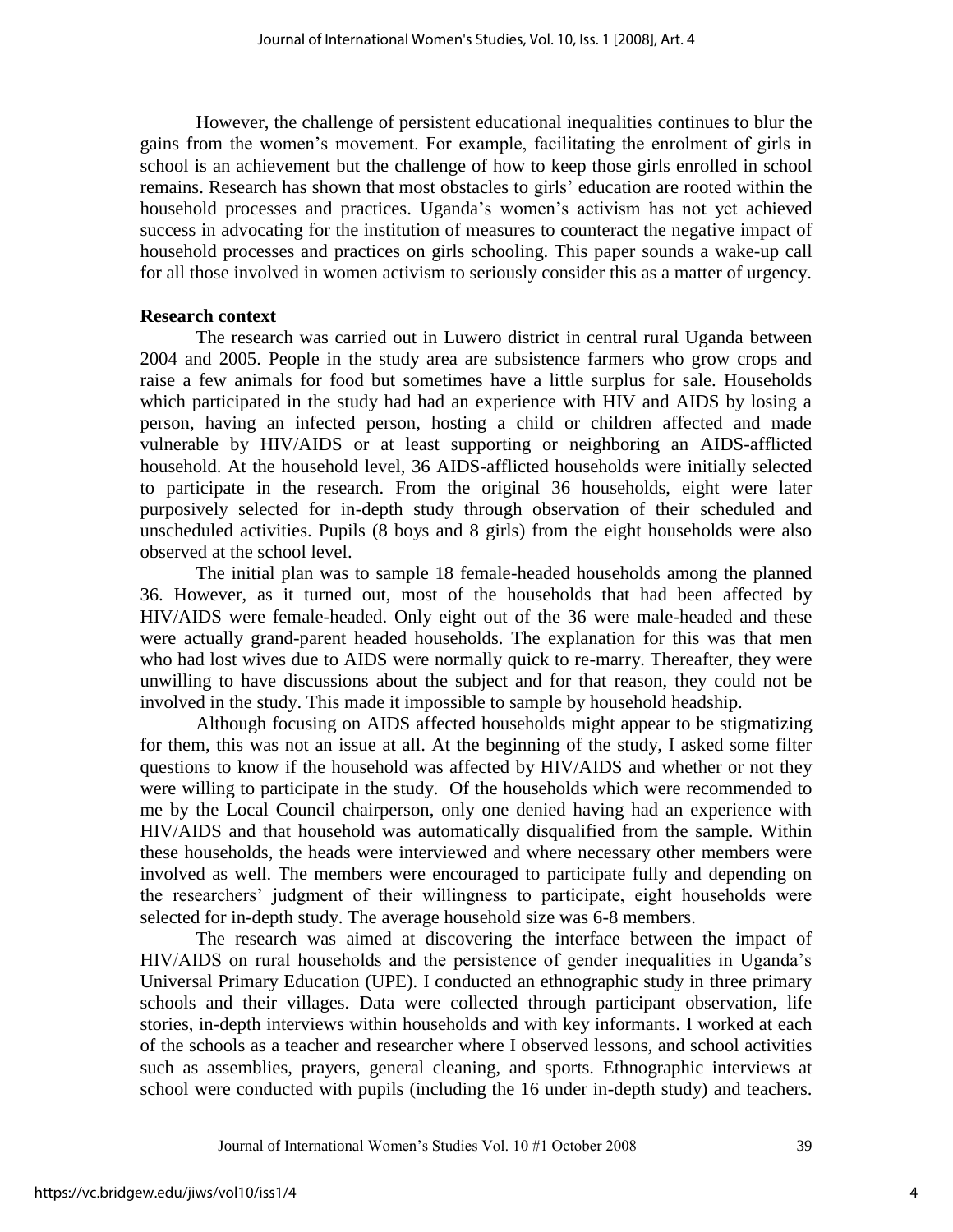At the household level parents/guardians were interviewed. Interviews with children and teachers were conducted in English and household interviews were conducted in local language (Luganda) and later translated into English. To ensure accurate representation of the data, transcription and translation were done by a research assistant who had participated in the interview process and was a native Luganda speaker. The interviews sought to understand the interface between a range of in-school and household factors affecting children"s school attendance and school/classroom participation.

Regarding the ethical procedures, there was a challenge of obtaining consent from children below the age of legal consent. However, consent was first sought from the parents and guardians of the pupils. In addition, pupils were also requested to consent and informed that they were free to choose which questions to answer and those not to answer. Permission to conduct the research was sought from all relevant authorities including the local leaders.

The interviews were recorded in notebooks and audiocassette tapes, which were later transcribed into text. The notes and interview transcripts were coded into the relevant study themes that were read and interpreted for meaning by examining various trends and patterns which explained specific behaviour and events. Conclusions were later drawn on the basis of the meaning derived from the trends, patterns and frequencies presented in the data.

#### **Research Findings**

The study shows that after the implementation of UPE in Uganda, school enrolment skyrocketed. This narrowed the gender gap in enrolment and benefited the poor, rural and disabled children who would otherwise have not been able to access school. At Tulo and Tuso primary schools, the number of girls enrolled was higher than that of boys (see table 1). At the study schools, generally lower primary classes were bigger than upper primary classes in size but there was no significant difference in the ratio of girls to boys. However, increased girls' enrolment did not guarantee total equality. The research revealed that inequalities in achievement remain unabated. This was mainly attributed to the nature of livelihood activities and general household processes. People in the study area rely on household labor intensive technology to care for the sick, to transport goods to the market for sale and to earn any income. The study communities were also characterized by a gender-biased division of household labor and allocation of household resources. Consequently, there were disparities in school attendance, inequalities in educational achievement and general enjoyment of children"s educational rights.

| <b>School</b> | <b>Type</b> | <b>Girls</b> | <b>Boys</b> | <b>Total</b> |
|---------------|-------------|--------------|-------------|--------------|
| Tulo          | Public      | 392          | 364         | 756          |
| Tumo          | Public      | 118          | 132         | 250          |
| Tuso          | Private     | 340          | $\gamma$    | 460          |

Table 1: School Enrollment by Gender

#### **School Attendance**

Women and girls undertook most of the tasks for the benefit of members of the entire household. In the face of HIV/AIDS, female's household tasks are multiplied. In

Journal of International Women"s Studies Vol. 10 #1 October 2008 40

5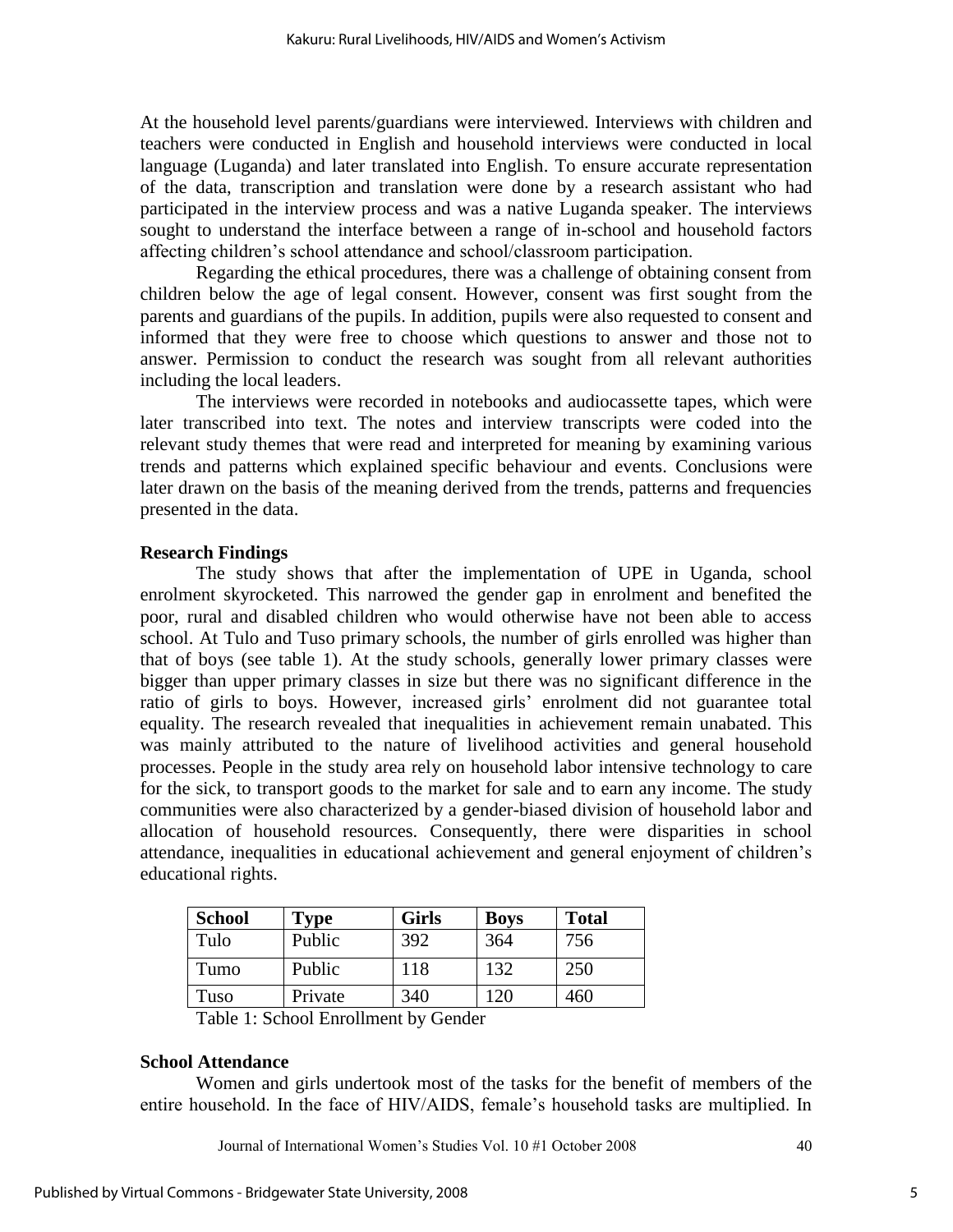addition to the daily routine tasks, females have to take care of patients, and orphans due to AIDS. Taking care of an AIDS patient is extremely expensive in terms of labor. If such a patient is bed-ridden, they require assistance to take medication, feed, sit, stand and so on.

In households that had bed-ridden patients, girl children missed school often to supplement their mothers' or grandparents' labor in care giving for the sick or in other tasks such as taking care of younger siblings, cooking, and working in the garden. Out of the 36 households that participated in the study, six had bed-ridden patients, of whom four were orphans living with HIV/AIDS, under the care of grand parents. Whenever the children under grandparent care were bedridden, the older girls in the household bore a significant amount of the burden. I observed that grandparents were very good at getting things done systematically but in most of these cases, they needed somebody to be help them run around and support the patient to go to the toilet, and do other quick errands. That is how some girls ended up missing school to give the required support.

Even in households where patients were not bed-ridden, girls" school attendance was still affected. For example, all people in the study communities who had taken the HIV test were members of a local post-test club (PTC). They had regular meetings every Wednesday at the Voluntary Counseling and Testing Centre (VCT). Among the objectives of the PTC was to encourage and support each other, and to promote behavior change and positive living. I observed that most girls who had been identified as belonging to AIDS-afflicted household missed school consistently on Wednesday because they had to house-sit. The age of girls affects their ability to participate in household chores and other activities during school time. In households with no older girls, it was normal to ask the neighbors to help out although in some cases boys also got involved. This implies that girls in lower primary, and boys generally were less affected than girls in upper primary.

Even worse, all households in the study communities had memberships in the village funeral associations. This was an arrangement in which every member household was obligated to contribute food in kind, money and labor whenever a member household lost a person. Male labor was required to dig the grave and put up a shade for mourners, while female labor was necessary for food preparation and service. Whenever there was a funeral in the community, some girls missed school, as they had to stand in for their mothers who were participating in the funeral activities. In the rare cases where women were unable to contribute labor at the funerals (for example due to illness), they sent their daughters and nieces (school girls). Cases of girls who missed school because they had to step in for their mothers or female guardians in providing labor at the funerals were thus not uncommon at the study schools. Although men also performed certain roles at the funerals which required them to be absent from their households, there was almost no urgency for their labour to be substituted by the boys. Boys" school attendance was only affected if the death/funeral was in the family or close neighborhood.

The situation above was much worse for girls who were fostered because of AIDS. It was found out that girls who lived with relatives after the death of their parents usually complained about discrimination. For example, whenever there was an emergency that required somebody supplement adults' labour, they were always the first to be asked to step in. Boys in a similar situation would only be asked to step in if there was no older girl in the household. The study thus shows that girls and boys were not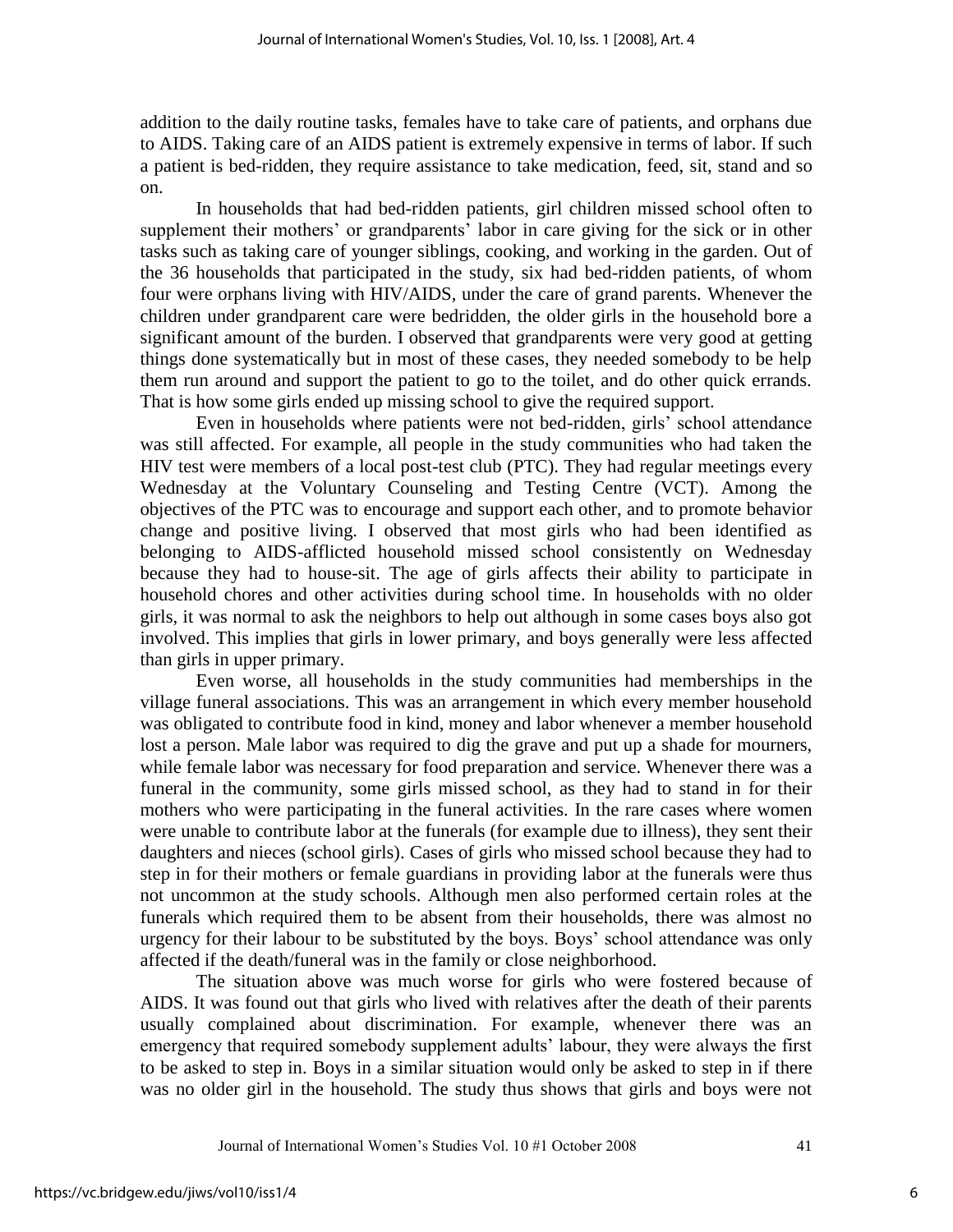provided with equal opportunities to attend school daily. At the moment, the efforts of women activism have been directed at advocating for material and financial resources for children affected and made vulnerable by HIV/AIDS. The issues that continue to derail the struggle for gender equality are still rooted in the nature of livelihood pathways, and culture as manifested in the household processes. Women"s activism in Uganda must devise strategies of advocating for the reduction of the educational burdens of rural girls. One way is to advocate for a law against involvement of girls in household and village tasks during school time.

#### **Household Resource Allocation and Educational Achievement**

The study revealed that there was gender inequality in the allocation of household resources. By resources, I mean time and money invested by children on schooling. Boy children had more access to time for school purposes mainly because they were allocated fewer household tasks than girls. As such, there were observed gender differences in tardiness. For example, although the official time for pupils to report at school was 8.00 am, very few girls – particularly in upper primary – made it, yet for the majority of the boys it was always possible to be at school on time. Moreover, tardiness at the study schools was punishable. Children who came late were asked to do extra tasks at school when others were having break. In cases where they failed to complete the punishment tasks within the break time, they missed the lesson(s) after break. Almost every day, I observed children being punished for various reasons among which tardiness was very common.

Some pupils do heavy work before school in the morning and by the time they reach school, they are probably less able to concentrate compared with others who are still fresh as captured in the following excerpt:

"I leave home after working in the garden and reach school already tired. At school, sometimes we are allocated work in the gardens if one arrives late. In addition, these days Mr. "A" enters class very early and begins the lesson, but people at home do not understand this. They think when we are at school we are just resting and therefore should do a lot of work before. I have to work in the garden at home, come to school running, and sometimes even hungry. Only my mother would understand my situation but since she passed away, life is so difficult …" *Girl orphan, Tulo*.

Most such girls were from AIDS affected households either female-headed or grandparent headed. Although girls from "normal" households also suffered similar challenges, the magnitude varied because their livelihood situations also differed. For example, there was less need to supplement household labour if none had been lost due to death or illness. Pupils from AIDS affected households therefore had more livelihood challenges that directly impacted on their schooling.

These challenges were more pronounced at public schools where households depended on cultivation for livelihood than at the private school where the majority of parents/guardians earned some income from jobs or trade. At Tuso primary school, only 7 pupils (4 girls, 3 boys) had lost parents due to AIDS out of a population of 460, and at Tumo, 56 out of 250 pupils admitted to having lost their parents to AIDS. The differences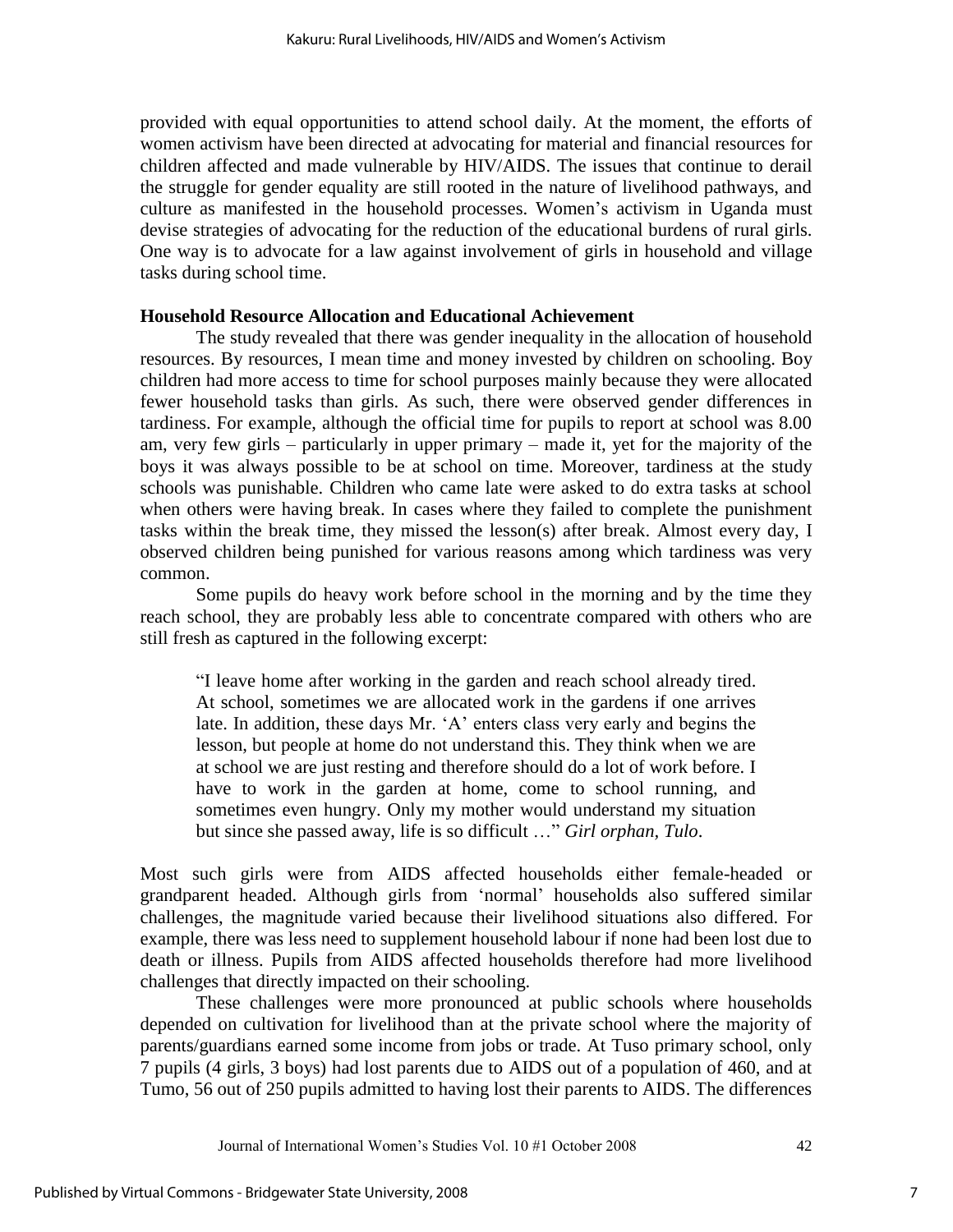in numbers of orphans enrolled at both schools might suggest that households with more challenging livelihood situations send their children to government schools and those that are better off send theirs to the private school. This might explain why gender differences in tardiness were less noticeable at the private school.

Apart from time, there were gender differences in access to income for school needs. Whereas boys were normally allowed to work for cash to spend on school needs, girls were generally confined within the household. Consequently, boys had easier access to money for lunch and learning materials such as exercise books and pens unlike girls. The study findings show that due to household restrictions on "acceptable" means of earning income, some girls had resorted to engaging in sexual relations with older men in exchange for gifts and money. Such gifts were as small as a bottle of soda, an exercise book, and body lotion. One of the schools was located quite close to the small trading centre and this was an opportunity for men to seduce school girls.

The most notorious group of men guilty of enticing girls with gifts and money was found to be that of boda-boda (motor cycle taxi) cyclists who operated near one of the schools. These men were assured of access to daily income and therefore found it quite easy to lure girls with cheap gifts. This had further consequences for girls" survival in school. For example, the temptation for some girls to get involved in sexual relationships in exchange for cash caused pregnancy and consequently school dropout. Although it was difficult to establish what proportion of girls were involved with older men, it was a common complaint among parents and teachers during the conversations. The issue also came up in some interviews with children as well, but nobody could directly point out the culprits. This made it impossible to come up with statistics.

However, the study shows that the major reason for school dropout among girls was pregnancy, while for boys it was the temptation to work. According to the study findings, there was gender inequality in the allocation of household resources since girls had access to less time to attend school as well as work for money. Such differences in opportunities also produced differences in learning outcomes. There was a culture of recognizing pupils who performed well in term examinations and in all three schools, girls in lower primary were always better than boys but the opposite was true for upper primary. This might suggest that the older girls faced challenges that directly impacted on their ability to learn and achieve as highly as the boys. In this research, household resource allocation was cited among the causes of differences in performance between lower and upper primary girls. The challenge for women activism is how to advocate for a change in the way resources are allocated in the household in order to facilitate the provision of equal educational opportunities for all children.

#### **Inequalities in Educational Rights**

The research shows that there were gender differences in children"s enjoyment of educational rights. Although the Government had put in place UPE to facilitate access to schooling for all children, this was more of myth than a reality. Many children were in fact 'part-time' pupils since they attended school only a few days in weeks. The gender differences in children's enjoyment of the right to education are therefore not necessarily out of deliberate efforts by anybody to violate this fundamental human right. Rather, it is a result of *de-facto* (indirect or unintended) discrimination.

Journal of International Women"s Studies Vol. 10 #1 October 2008 43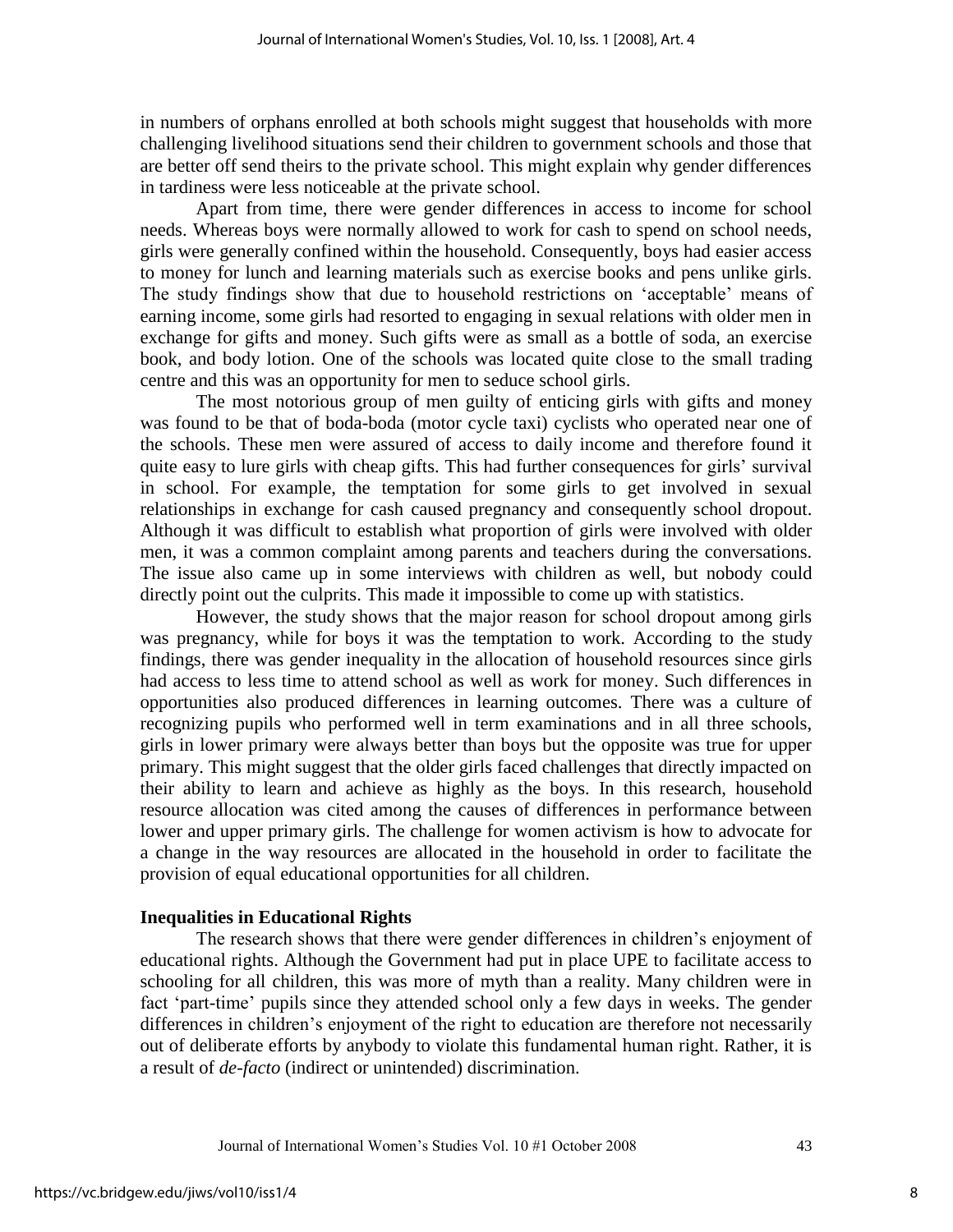The Committee on the Rights of the Child identifies *de facto* discrimination as a violation of rights standards (Cohen & Epstein, 2005). *De facto* discrimination in this research was executed in the household processes particularly in resource allocation and division of labor. The magnitude of *de facto* discrimination against girls was amplified by the impact of HIV and AIDS on their household livelihoods. For example, AIDS-afflicted households where labor was sometimes diverted from productive activities to taking care of patients were vulnerable to income and food insecurity.

In response, such households were compelled to reduce their expenditure on education and to increase children"s involvement in cropping activities even during school time. Indeed HIV/AIDS has been identified as a factor contributing to the breach of the principle of equal opportunity among children affected by HIV/AIDS, particularly girls (CRC, 2003). Although girls in various parts of the world suffer inequalities within their households –in terms of access to resources, opportunities and educational achievement or deprivation-(Nussbaum, 2003), in the face of HIV/AIDS, the bad situation becomes worse.

The research also shows that children"s rights within the school were violated. Some children were subjected to corporal punishment despite the fact that that it is unlawful. Again there were gender differences in children"s violation of rights within the school. Children in the study schools were normally punished for tardiness, missing school, failing classroom exercises, and sometimes for lacking the required learning materials. All these problems were analyzed as outcomes of the unfortunate situation within the children"s households. Analysis of the collected data shows that the magnitude of these problems was greater for children from AIDS-afflicted households, particularly girls. The findings therefore show the influence of household processes on children"s experiences of gender inequality within the school.

This research reveals the burden that must be shouldered by women's activism. Whereas many women's and children's organizations are advocating for material and financial support for girls and orphans, there is a whole range of issues that remain unaddressed. The *de facto* discrimination within the household is a big cause of the inequalities existing within the school system. The provision of financial and material resources does not exactly help much because the situation in the households counteracts these efforts.

#### **Conclusion**

This article is a result of a study that was conducted to learn about the interface between school and household processes in the persistence of gender inequality in Uganda. The study focused on how household responses to the impact of HIV/AIDS on their livelihoods translated into gender inequality in UPE in Uganda. The article presents a discussion on the need for women's activism to recognize the contribution of household processes and practices to educational gender inequality in a context where various measures have been put in place to address the problem.

Women's activism in Uganda has been going on for decades now. In fact the 1995 constitution which has been acclaimed as one of the most gender sensitive constitutions (Nabacwa, 2001) is a result of policy advocacy some of which was done by women"s organizations. Such an achievement does not down play the challenges of women"s activism particularly in a male-dominated /patriarchal context. The study shows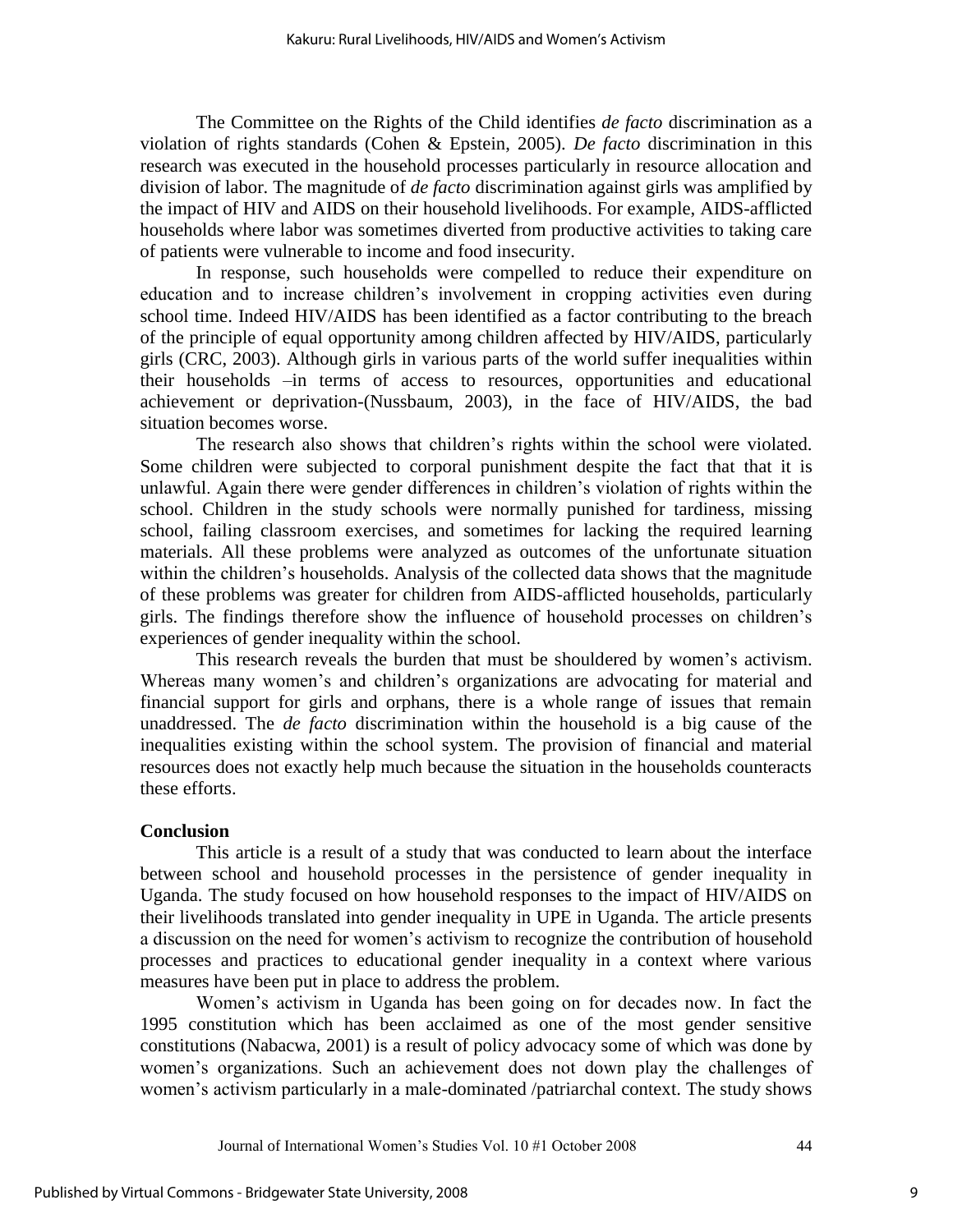that despite the existing efforts by women"s activism to address the problems of girls, there have not been significant changes at the grass root level particularly in the factors that affect girls" schooling. At the household level, gender biased division of labor, and allocation of household resources continue to impair the education of girls enrolled in UPE schools. In the face of HIV/AIDS, the household tasks are multiplied and these problems are magnified in corresponding proportions.

The role of women's activism includes advocating for the less privileged groups of women and girls. Such groups may include rural women/girls, the illiterate, the economically disadvantaged or any other groups which have neither forum nor opportunity to express their needs. Primary school girls at the grass roots have no opportunity to be heard. Their voices are mute. The only way to put their concerns on government agenda besides that of voluntary organizations is through the creation of the lacking forum by speaking out on their behalf.

There is a need for women to work on measures capable of counteracting the impact of household processes on girls" education. History has shown that mere community sensitization or girl education campaigns do not exactly produce the desired impact. This is mainly because the girls are officially enrolled in school but in practice they learn or benefit less than boys. The real cause of this scenario is the existence of unfavorable conditions within these children"s circumstances. For example, in order to increase girls' protection from the negative impact of household processes, it is necessary to establish and strengthen a legal framework to eliminate all forms of *de facto*  discrimination. The current legislation against gender inequality has not produced any significant results at the household level because it is a private sphere. The constitution of Uganda addresses *de jure* discrimination, which is easier to detect and prevent.

The role of women"s activism in providing remedies could also include researching on the best ways of providing legislation against all forms of *de facto* discrimination that underlie educational gender inequality in the time of UPE. And since rural women/girls cannot speak for themselves, we have to ask ourselves the question of who is most qualified to articulate their concerns? Another area that requires urgent research therefore, is the possibility of strengthening the ability of women not in similar circumstances to effectively represent disadvantaged women.

# **References**

- Amone, J. & Bukuluki, P. (2004a) *The impact of HIV/AIDS on the education sector in Uganda: Examining policy, leadership and advocacy responses in the Education Sector* (Paris, IIEP/UNESCO).
- Amone, J. & Bukuluki, P. (2004b) *The impact of HIV/AIDS on the education sector in Uganda: examining the impact of HIV/AIDS on governance in the education sector* (Paris, IIEP/UNESCO).
- Aspaas, H.R. (1999) AIDS and orphans in Uganda: Geographical and gender interpretations of Household Resources. *The Social Sciences Journal* 36 (2), 201- 226.
- Barnett, T. & Whiteside, A. (2002*) AIDS* in the twenty-first Century: Disease and Globalization. New York: PALGRAVE MACMILLAN.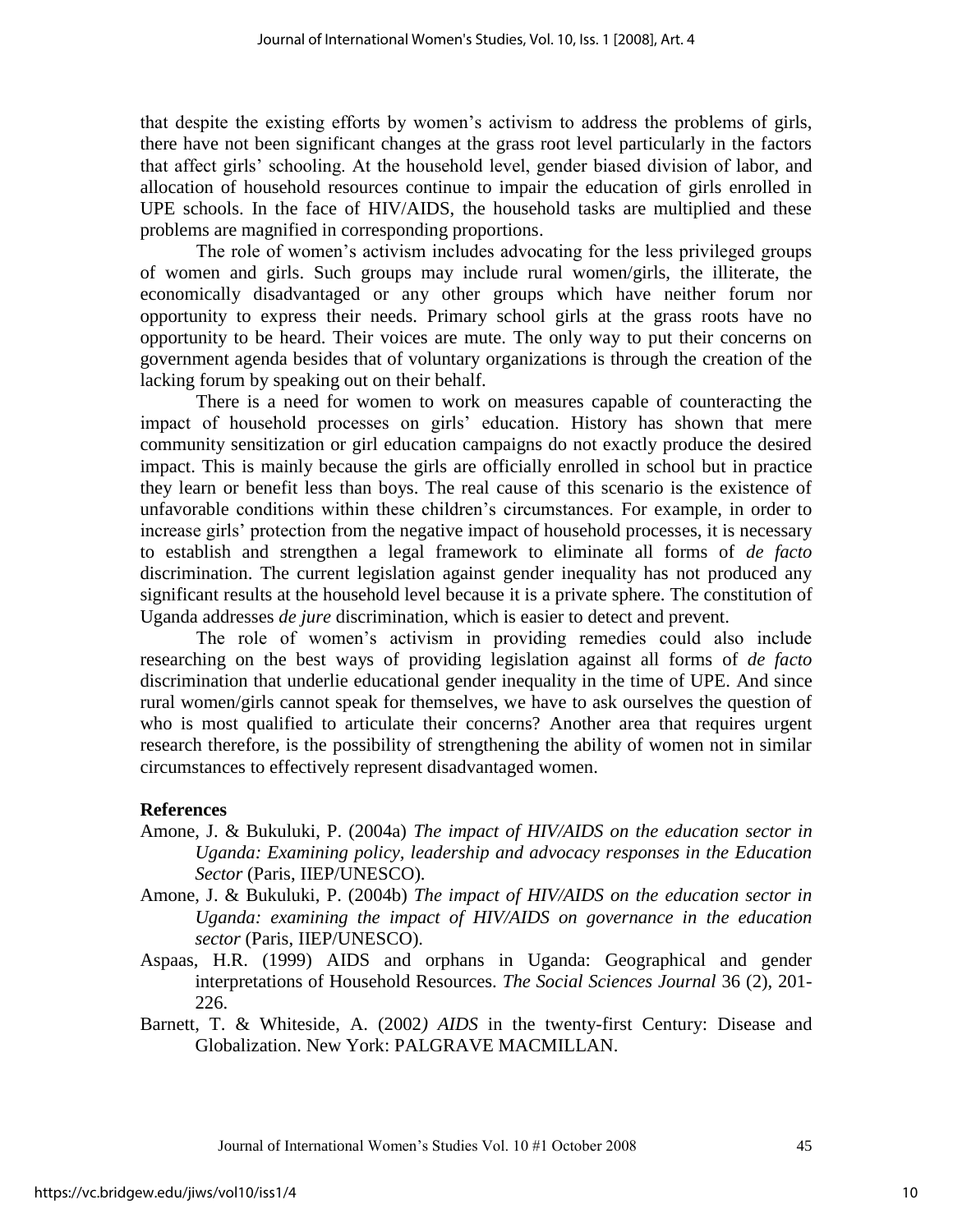- Bennell, P. (2005) The Impact of the AIDS Epidemic on the Schooling of Orphans and Other Directly Affected Children in Sub-Saharan Africa, *The Journal of Development Studies,* 41 (3), 467 – 488.
- Bennell, P., Hyde, K., Swainson, N. (2002) *The impact of HIV/AIDS epidemic on the Education Sector in Sub-Saharan Africa: A synthesis of findings from three country studies* (Sussex, Centre for International Education).
- Boler, T. (2003) Approaches to examining the impact of HIV/AIDS on teachers. Policy and Research series number 1. London: Save the Children and ActionAid International.
- Cohen, D. (2004) HIV/AIDS and Education in sub-Saharan Africa: Responding to the Impact, in: C. Coombe, (Ed) *The HIV/AIDS challenge to the education system: A collection of essays*, (60-78) Paris: IIEP.
- Cohen, J. & Epstein, H. (2005) Letting Them Fail Government Neglect and the Right to Education for Children Affected by AIDS. *Human Rights Watch*, 17 (13A), 1-57.
- CRC (2003) General Comment 3: HIV/AIDS and the rights of the child, CRC/GC/2003/1, Geneva, United Nations.
- Delamonica, E., Mehrotra, S., Vandemoortele, J (2004) Education for All: How much will it cost? *Development and Change* 35(1), 3-30.
- Ellis, F. (2000) *Rural livelihoods diversity in developing countries* (Oxford, Oxford University Press).
- Evans, R. (2002) Poverty, HIV, and barriers to education: street children"s experiences in Tanzania, *Gender and Development,* 10(3), 51-62.
- Government of Uganda. (1995). The Constitution of the Republic of Uganda. Kampala.
- Kakuru, D. M (2006) The combat for gender equality in Education: Rural livelihood pathways in the context of HIV/AIDS. Wageningen: Wageningen Academic Publishers.
- Kakuru, D.M. (2003) Gender Sensitive Educational Policy and Practice: Uganda Case Study, UNESCO EFA Global monitoring Report 2003/4, Background Paper, Available online at: [http://portal.unesco.org/education/en/ev.php-](http://portal.unesco.org/education/en/ev.php-URL_ID=25755&URL_DO=DO_TOPIC&URL_SECTION=201.html)[URL\\_ID=25755&URL\\_DO=DO\\_TOPIC&URL\\_SECTION=201.html.](http://portal.unesco.org/education/en/ev.php-URL_ID=25755&URL_DO=DO_TOPIC&URL_SECTION=201.html)
- Kasente, D. (2003) Gender and Education in Uganda, UNESCO EFA Global monitoring Report 2003/4, Background Paper, Available online at: [http://portal.unesco.org/education/en/file\\_download.php/ccd0dc371f4712b609604](http://portal.unesco.org/education/en/file_download.php/ccd0dc371f4712b609604dbf733d7325Gender+and+Education+in+Uganda..doc) [dbf733d7325Gender+and+Education+in+Uganda..doc.](http://portal.unesco.org/education/en/file_download.php/ccd0dc371f4712b609604dbf733d7325Gender+and+Education+in+Uganda..doc)
- Kelly, J.M. (2000a) *Planning for Education in the Context of HIV/AIDS*. Fundamentals of Educational Planning, Paris, IIEP-UNESCO.
- Kelly, M.J. (2004) Preventing HIV transmission through education, in: C. Coombe, (Ed.) *The HIV/AIDS challenge to the education system: A collection of essays*, 37-58. Paris: IIEP.
- Kikampikaho & Kwesiga (2002) Contributions of women's organizations to girls' education in Uganda. In Tripp, A.M. & Kwesiga J.C. The women"s movement in Uganda: History Challenges and Prospects. Kampala: Fountain Publishers.
- Kwesiga, J. C. (2003) Review of the 2005 Education Gender Parity Millennium Development Goal in Uganda and Proposed Strategies for Achieving this Target Kampala: The UNICEF Uganda Country Office.

Journal of International Women"s Studies Vol. 10 #1 October 2008 46